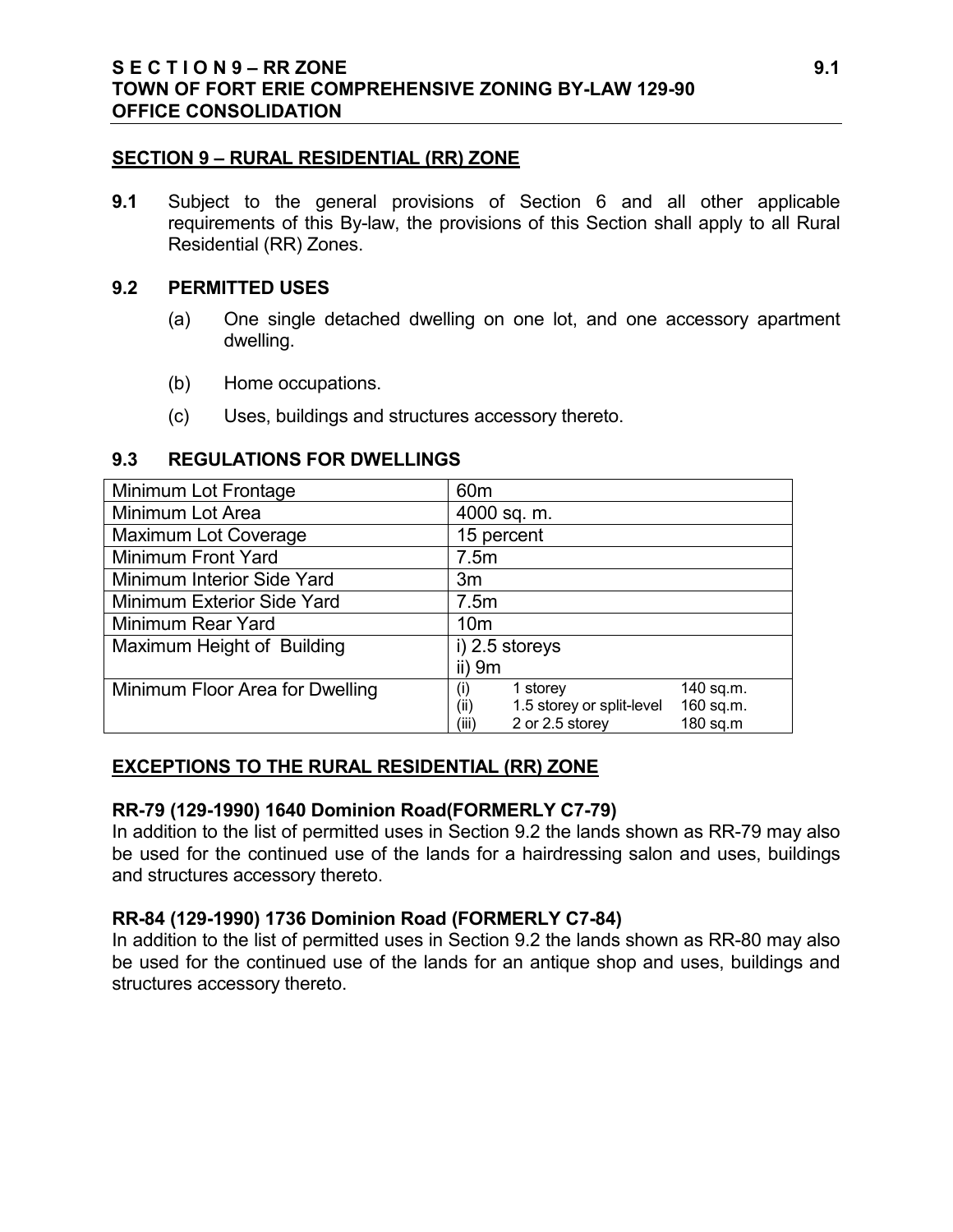# **RR-98 (129-90) Stonemill Road, east side, north of Dominion Road (FORMERLY ER-98)**

Notwithstanding the provisions of the Rural Residential (RR) zone, the use of the lands indicated as RR-98 on Schedule "A" shall have a reduced lot frontage to 9 metres.

### **RR-108 (220-93) Nigh Road, south side, east of Rosehill Road(FORMERLY ER-108)**

These lands are zoned "Rural Residential RR-108 Zone" and all of the provisions that relate to lands zoned "Rural Residential RR Zone" by this by-law shall apply to those lands zoned "Rural Residential RR-108 Zone" except:

- (a) that notwithstanding the requirements of Subsection 9.3, the minimum lot frontage shall not be less than 59.7 metres, and;
- (b) that notwithstanding the requirements of Subsection 9.3, the minimum lot area shall not be less than .8 hectares."

### **RR-156 (157-1996) 808 Rosehill Road and 822 Rosehill Road (FORMERLY RU-156)**

These lands are zoned "Rural Residential RR-156 Zone" and all of the provisions that relate to lands zoned "Rural Residential RR Zone" by this by-law shall apply to those lands zoned "Rural Residential RR-156 Zone" on Schedule A except:

- (a) that notwithstanding the requirements of Subsection 9.3, the minimum lot frontage shall not be less than 38.86 metres, and;
- (b) that notwithstanding the requirements of Subsection 9.3, the minimum lot area shall not be less than .44 hectares.

### **RR-163 (209-1996) 3236 SnyderStreet**

These lands are zoned "Rural Residential RR-163 Zone" and all of the provisions that relate to lands zoned "Rural Residential RR Zone" by that by-law shall apply to those lands zoned "Rural Residential RR-163 Zone" except that notwithstanding the requirements of Subsection 9.3, the minimum lot frontage shall not be less than 45.7 metres and the minimum lot area shall not be less than .4 hectares.

### **RR-166 (210-1996) 1447 Ridge Road North (FORMERLY ER-166)**

These lands are zoned "Rural Residential RR-166 Zone" and all of the provisions that relate to lands zoned "Rural Residential RR Zone" by this by-law shall apply to those lands zoned "Rural Residential RR-166 Zone" except:

- (a) that notwithstanding the requirements of Subsection 9.3, the minimum lot frontage shall not be less than 65.84 metres, and;
- (b) that notwithstanding the requirements of Subsection 9.3 the minimum lot area shall not be less than 4.53 hectares."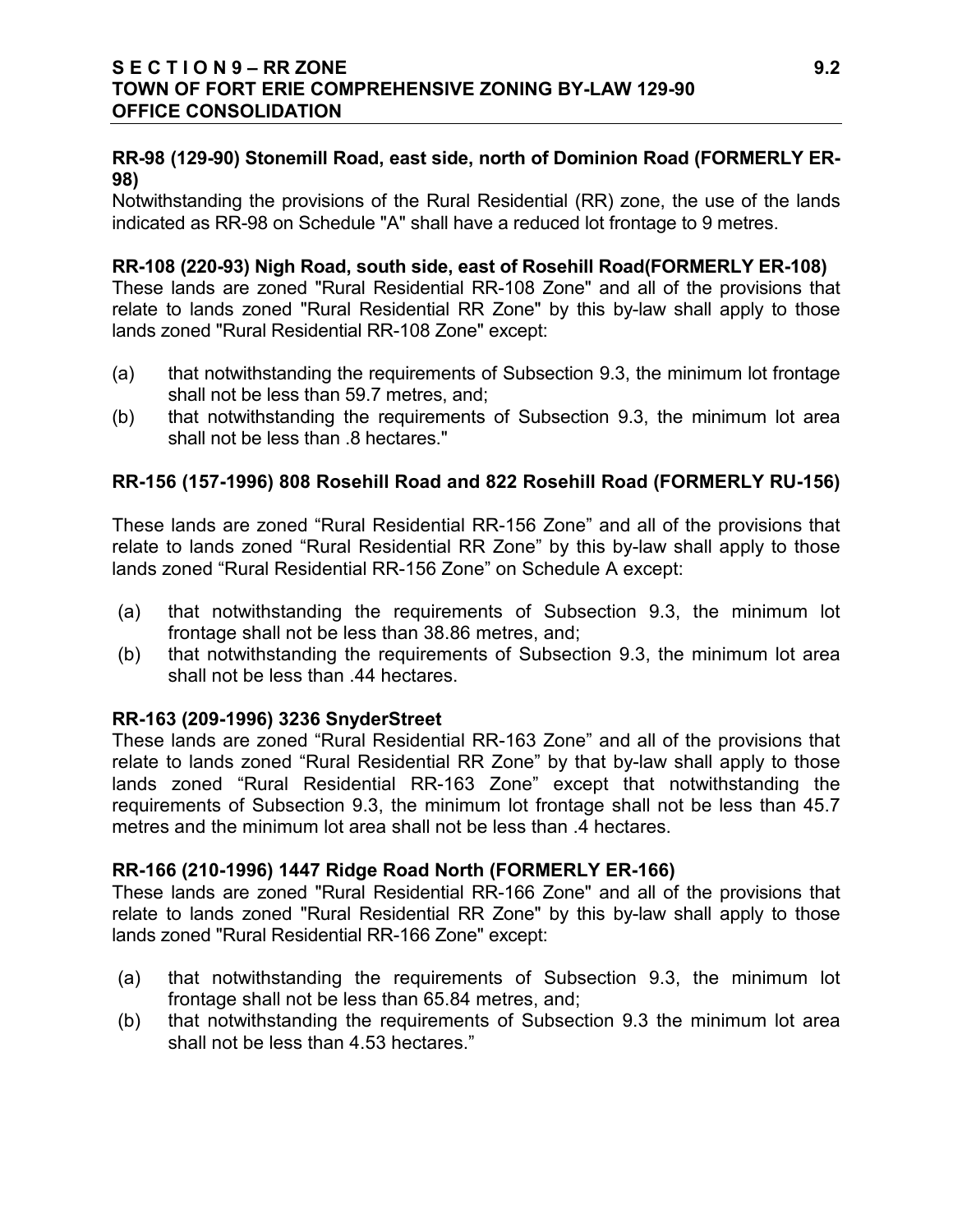### **S E C T I O N 9 – RR ZONE 9.3 TOWN OF FORT ERIE COMPREHENSIVE ZONING BY-LAW 129-90 OFFICE CONSOLIDATION**

### **RR-203 (148-1998) 658 Rosehill Road(FORMERLY ER-203)**

These lands are zoned "Rural Residential RR-203 Zone" and all of the provisions that relate to lands zoned "Rural Residential RR Zone" by this by-law shall apply to those lands zoned "Rural Residential RR-203 Zone" except:

- (a) that notwithstanding the requirements of Subsection 9.3 the minimum lot frontage shall not be less than 18.6 metres, and;
- (b) that notwithstanding the requirements of Subsection 9.3 the minimum lot area shall not be less than .8 hectares."

# **RR-206 (4-1999) 3609 Netherby Road**

These lands are zoned "Rural Residential RR-206 Zone" and all of the provisions that relate to lands zoned "Rural Residential (RR) Zone" by this By-law shall apply to those lands zoned "Rural Residential RR-206 Zone" except:

- (a) that notwithstanding the requirements of Subsection 9.3 the minimum lot frontage shall not be less than 40 metres;
- (b) that notwithstanding the requirements of Subsection 9.3, the minimum lot area shall not be less than .4 hectares.

# **RR-221 (9-2000) 2846 Ozark Trail**

These lands are zoned "Rural Residential RR-221 Zone" and all of the provisions that relate to lands zoned "Rural Residential RR Zone" by this By-law shall apply to those lands zoned "Rural Residential RR-221 Zone" except that notwithstanding the requirements of Subsection 9.3, the maximum building height for the existing accessory building shall not be more than 2 storeys or 4.7 metres whichever is the greater.

# **RR-222 (64-2000) Nigh Road, south side, west of Buffalo Road (FORMERLY ER-222)**

These lands are zoned "Rural Residential RR-222 Zone" and all of the provisions that relate to lands zoned "Rural Residential RR Zone" by this by-law shall apply to those lands zoned "Rural Residential RR-222 Zone" except:

- (a) that notwithstanding the requirements of Subsection 9.3, the minimum lot frontage shall not be less than 53 metres, and;
- (b) that notwithstanding the requirements of Subsection 9.3, the minimum lot area shall not be less than .53 hectares.

# **RR-223(H) (64-2000) Nigh Road, south side, west of Buffalo Road (FORMERLY ER-223(H))**

These lands are zoned "Rural Residential RR-23 Zone" and all of the provisions that relate to lands zoned "Rural Residential RR Zone" by this by-law shall apply to those lands zoned "Rural Residential RR-23 Zone" except:

(a) that the minimum frontage shall not be less than 20 metres. Once the Holding has been removed after the owner has entered into a subdivision agreement with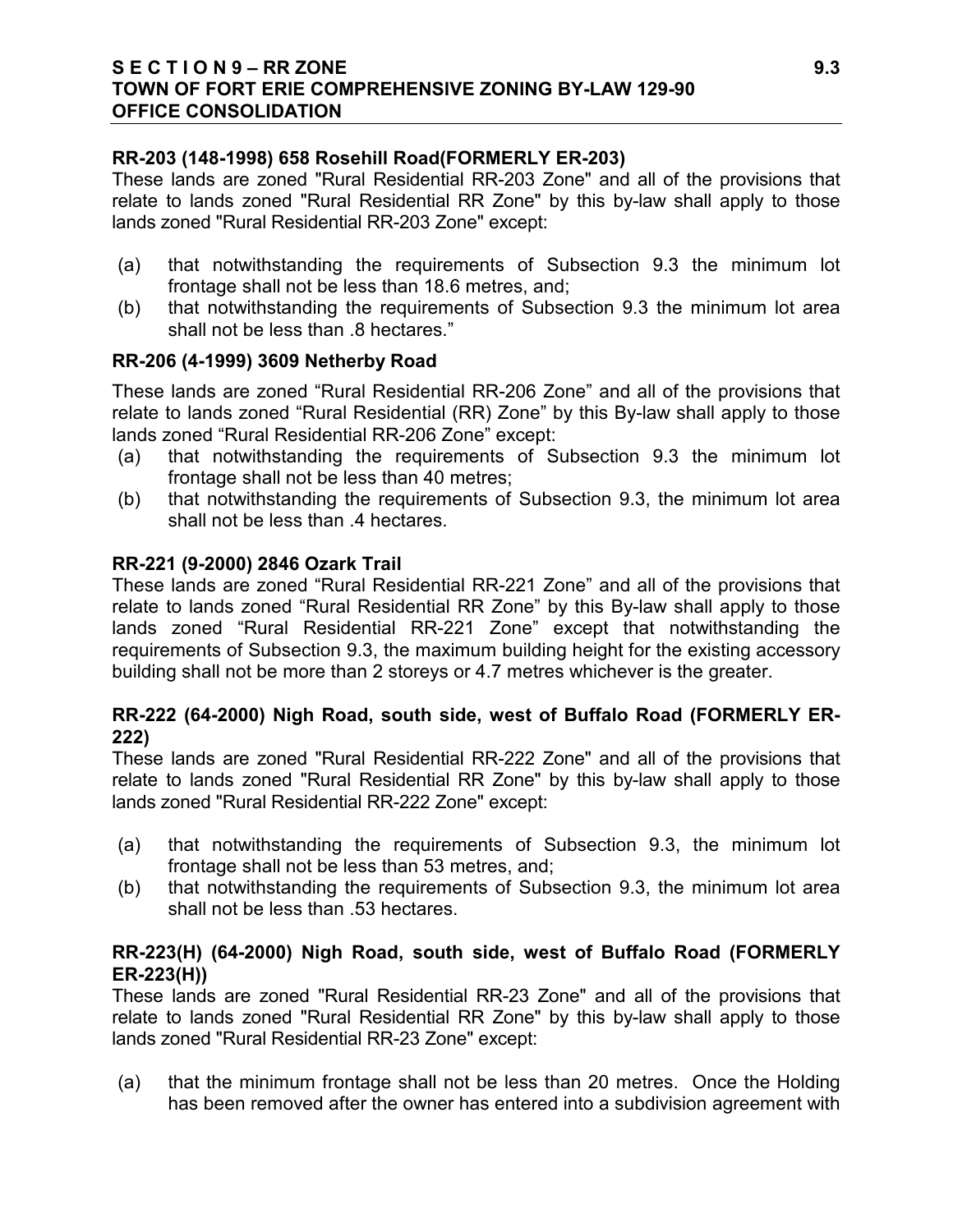### **S E C T I O N 9 – RR ZONE 9.4 TOWN OF FORT ERIE COMPREHENSIVE ZONING BY-LAW 129-90 OFFICE CONSOLIDATION**

the Municipality, the development of these lands shall comply with all of the provisions that relate to lands zoned "Rural Residential RR Zone".

### **RR(H)-236 (218-2000) Dominion Road, south side, east of Bernard Avenue DELETED BY BY-LAW 79-05 (Relocated from ER-236)**

## **RR-246 (139-2001) Nigh Road, north side, west of Burleigh Road North (FORMERLY ER-246)**

These lands are zoned "Rural Residential RR-246 Zone" and all of the provisions that relate to lands zoned "Rural Residential RR Zone" by this by-law shall apply to those lands zoned "Rural Residential RR-246 Zone" except:

- (a) notwithstanding the provisions of Subsection 9.3 the minimum lot frontage shall not be less 88 metres.
- (b) notwithstanding the provisions of Subsection 9.3 the minimum lot area shall not be less than 1.23 hectares.

# **RR-247 (139-2001) Nigh Road, north side, west of Burleigh Road North (FORMERLY ER-247)**

These lands are zoned "Rural Residential RR-247 Zone" and all of the provisions that relate to lands zoned "Rural Residential RR Zone" by this by-law shall apply to those lands zoned "Rural Residential RR-247 Zone" except:

- (a) notwithstanding the provisions of Subsection 9.3 the minimum lot frontage shall not be less 114 metres
- (b) notwithstanding the provisions of Subsection 9.3 the minimum lot area shall not be less than 1.6 hectares.

# **RR-248 (141-2001) Ridge Road North, east side, north of Nigh Road (FORMERLY ER-248)**

These lands are zoned "Rural Residential RR-248 Zone" and all of the provisions that relate to lands zoned "Rural Residential RR Zone" by this By-law shall apply to those lands zoned "Rural Residential RR-248 Zone", except that:

- (a) notwithstanding the provisions of Subsection 9.3 the minimum lot frontage shall not be less than 61 metres measured at the street line
- (b) notwithstanding the provisions of Subsection 9.3 the minimum lot area shall not be less than 2.87 hectares.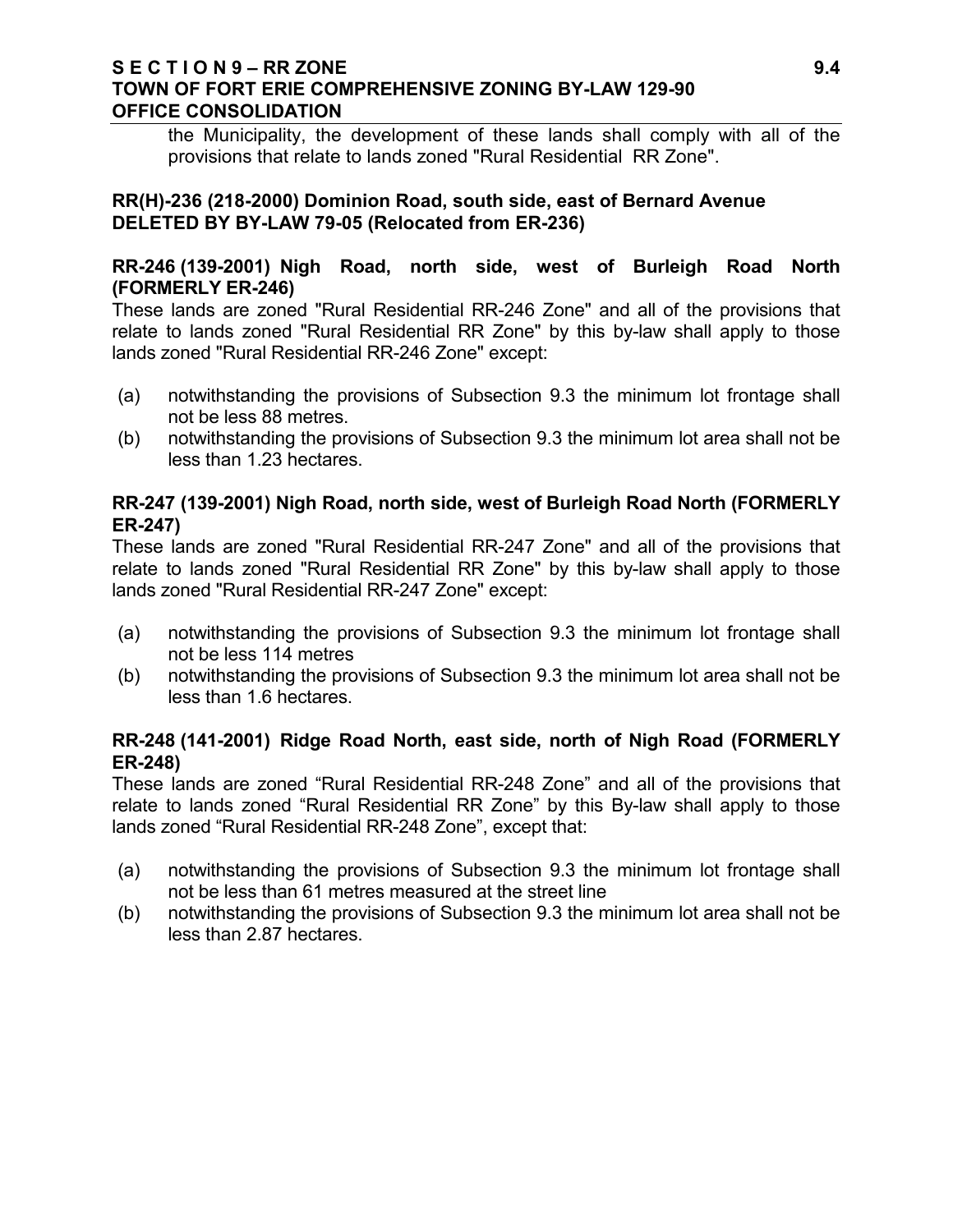# **RR-249 (141-2001) Nigh Road, north side, east of Ridge Road North (FORMERLY ER-249)**

These lands are zoned "Rural Residential RR-249 Zone" and all of the provisions that relate to lands zoned "Rural Residential RR Zone" by this By-law shall apply to those lands zoned "Rural Residential RR-249 Zone", except that:

- (a) notwithstanding the provisions of Subsection 9.3 the minimum lot frontage shall not be less than 51.6 metres
- (b) notwithstanding the provisions of Subsection 9.3 the minimum lot area shall not be less than 0.53 hectares.

# **RR-253 (162-1990) Ridge Road North, east side, south of Garrison Road (FORMERLY ER-253)**

These lands are zoned "Rural Residential RR-253 Zone" and all of the provisions that relate to lands zoned "Rural Residential RR Zone" by this by-law shall apply to those lands zoned "Rural Residential RR-253 Zone" except that notwithstanding the regulations for dwellings as set out in Section 9.3, the minimum lot frontage shall not be less than 36.57 metres.

# **RR-292 (40-1993) Farm Road, north side, west of Ridge Road North (FORMERLY ER-292)**

These lands are zoned "Rural Residential RR-292 Zone" and all of the provisions that relate to lands zoned "Rural Residential RR Zone" by this by-law shall apply to those lands zoned "Rural Residential RR-292 Zone" except:

- (a) that notwithstanding the requirements of Subsection 9.3, the minimum lot frontage shall not be less than 181 metres, and;
- (b) that notwithstanding the requirements of Subsection 9.3, the minimum lot area shall not be less than .8 hectares.

# **RR-297(H) (55-2002) Rosehill Road, east side, north of Nigh Road (FORMERLY ER-197)**

These lands are zoned "Rural Residential RR(H)-297 Zone" and all of the provisions that relate to lands zoned "Rural Residential RR Zone" by this by-law shall apply to lands zoned "Rural Residential Holding RR-297(H) Zone" on Schedule A. Once the Holding provision has been removed, after the owners have finalized a development agreement for these lands, the development of the property shall comply with all the provisions that relate to lands zoned "Rural Residential RR Zone" subject to the following special provisions:

- (a) that notwithstanding the requirements of Subsection 9.3, the minimum lot frontage shall not be less than 45 metres; and
- (b) notwithstanding the requirements of Subsection 9.3, the minimum lot area shall not be less than 0.8 hectares; and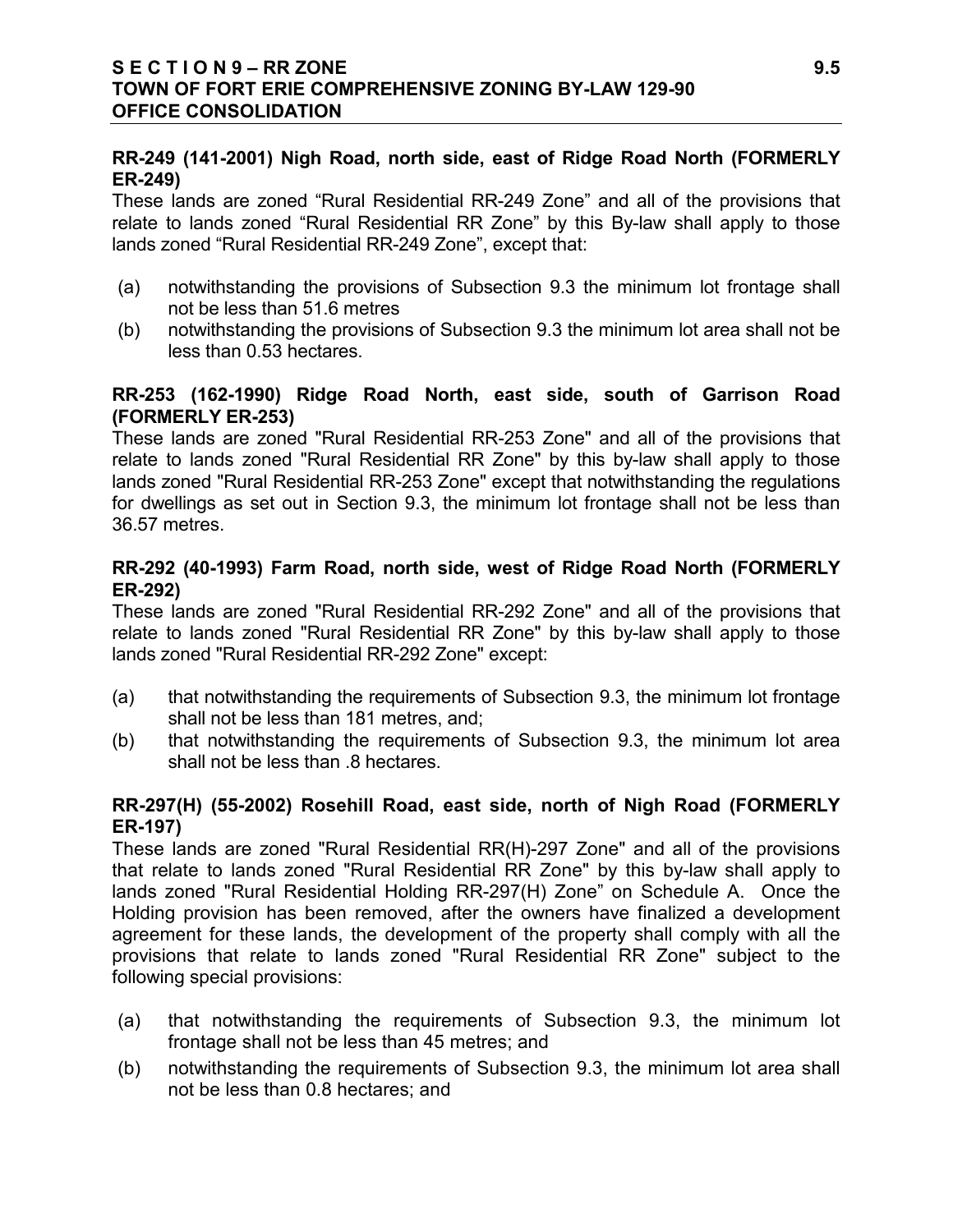### **S E C T I O N 9 – RR ZONE 9.6 TOWN OF FORT ERIE COMPREHENSIVE ZONING BY-LAW 129-90 OFFICE CONSOLIDATION**

(c) that notwithstanding the requirements of Subsection 9.3, the minimum front yard setback shall not be less than 50 metres.

### **RR-298 (55-2002) Rosehill Road, east side, north of Nigh Road(FORMERLY ER-298(H) )**

These lands are zoned "Rural Residential RR-298 Zone" and all of the provisions that relate to lands zoned "Rural Residential RR Zone" by this by-law shall apply to lands zoned "Rural Residential Holding RR-298 Zone" on Schedule A. Once the Holding provision has been removed, after the owners have finalized a development agreement for Parts 1, 2 & 3 on Schedule A attached to By-law 55-2002, the development of the property shall comply with all the provisions that relate to lands zoned "Rural Residential RR Zone" subject to the following special provisions:

- (a) that notwithstanding the requirements of Subsection 9.3, the minimum lot frontage shall not be less than 35 metres; and
- (b) notwithstanding the requirements of Subsection 9.3, the minimum lot area shall not be less than 4 hectares; and
- (c) that notwithstanding the requirements of Subsection 9.3, the minimum front yard setback shall not be less than 50 metres

# **RR-328 (H) (229-04) HOUCK CRESCENT (SS) AT WARWICK AVENUE**

These lands are zoned Rural Residential Holding RR-328(H) Zone, and all of the provisions of By-law 129-90 as amended that relate to lands zoned Rural Residential RR Zone by this by-law shall apply to those lands zoned Rural Residential Holding RR-328(H) Zone on the attached Schedule A subject to the following special provisions:

- a) Notwithstanding the requirements of Subsection 9.3 Minimum Lot Frontage, the minimum lot frontage shall not be less than 44 metres; and
- b) Notwithstanding the requirements of Subsection 9.3 Minimum Lot Area, the minimum lot area shall not be less than 6050 square metres.

### **RR-559 (91-2016) 780 Ridge Road North**

These lands are zoned "Rural Residential (RR-559) Zone", and all of the provisions of Bylaw No. 129-90 as amended that relate to lands zoned "Rural Residential (RR) Zone" by this by-law shall apply to those lands zoned "Rural Residential (RR-559) Zone" on the attached Appendix "1" and shall be subject to the following provisions: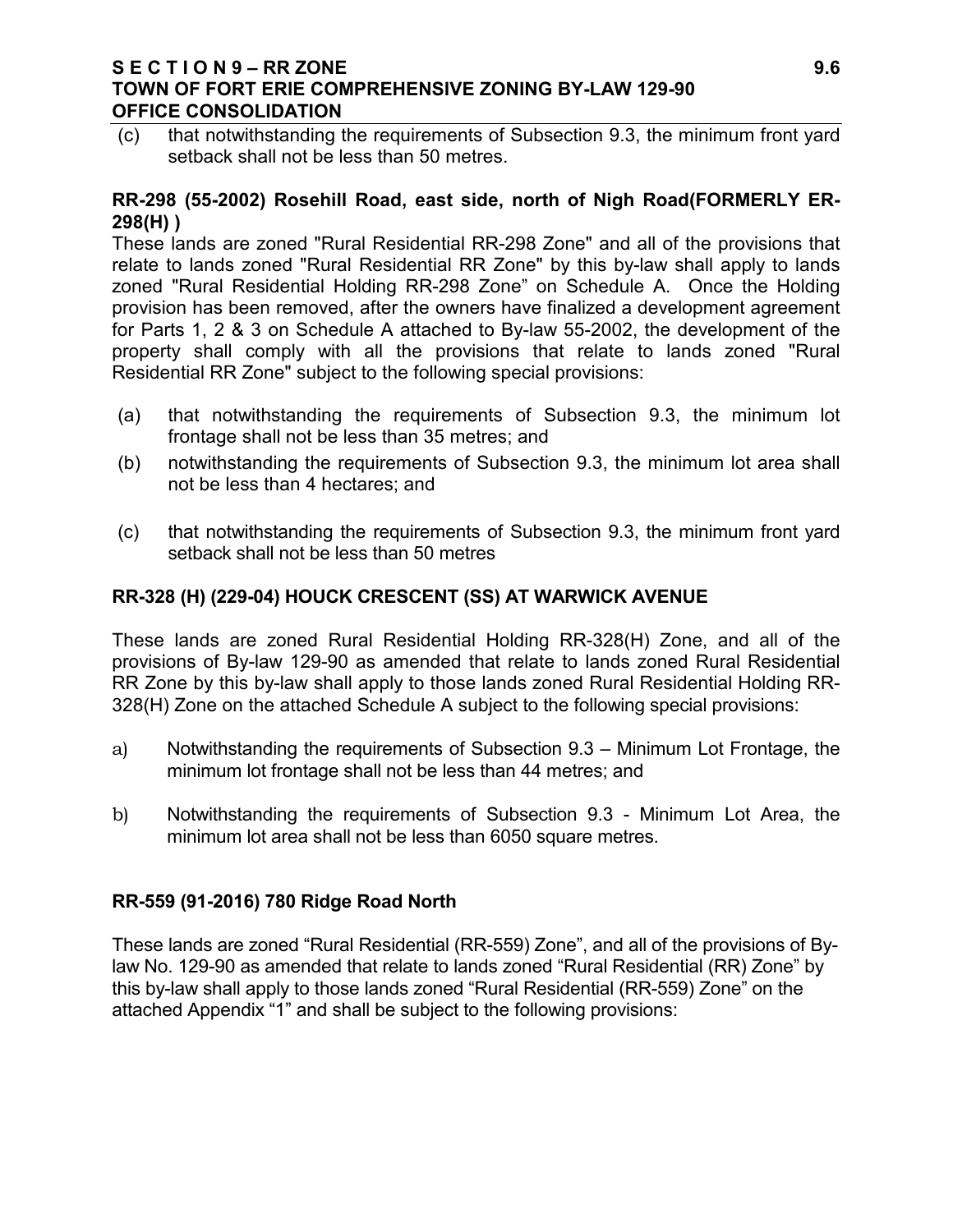- i) Minimum lot frontage 60.96 metres
- $\overrightarrow{ii}$  Minimum lot area 2,279 square metres

# **RR-625 (88-2018) 1201 Ridge Road N**

These lands are zoned "Rural Residential (RR-625) Zone", and all of the provisions of Bylaw No. 129-90 as amended that relate to lands zoned "Rural Residential (RR) Zone" by this by-law shall apply to those lands zoned "Rural Residential (RR-625) Zone" on the attached Appendix "1" shall be subject to the following special provisions: